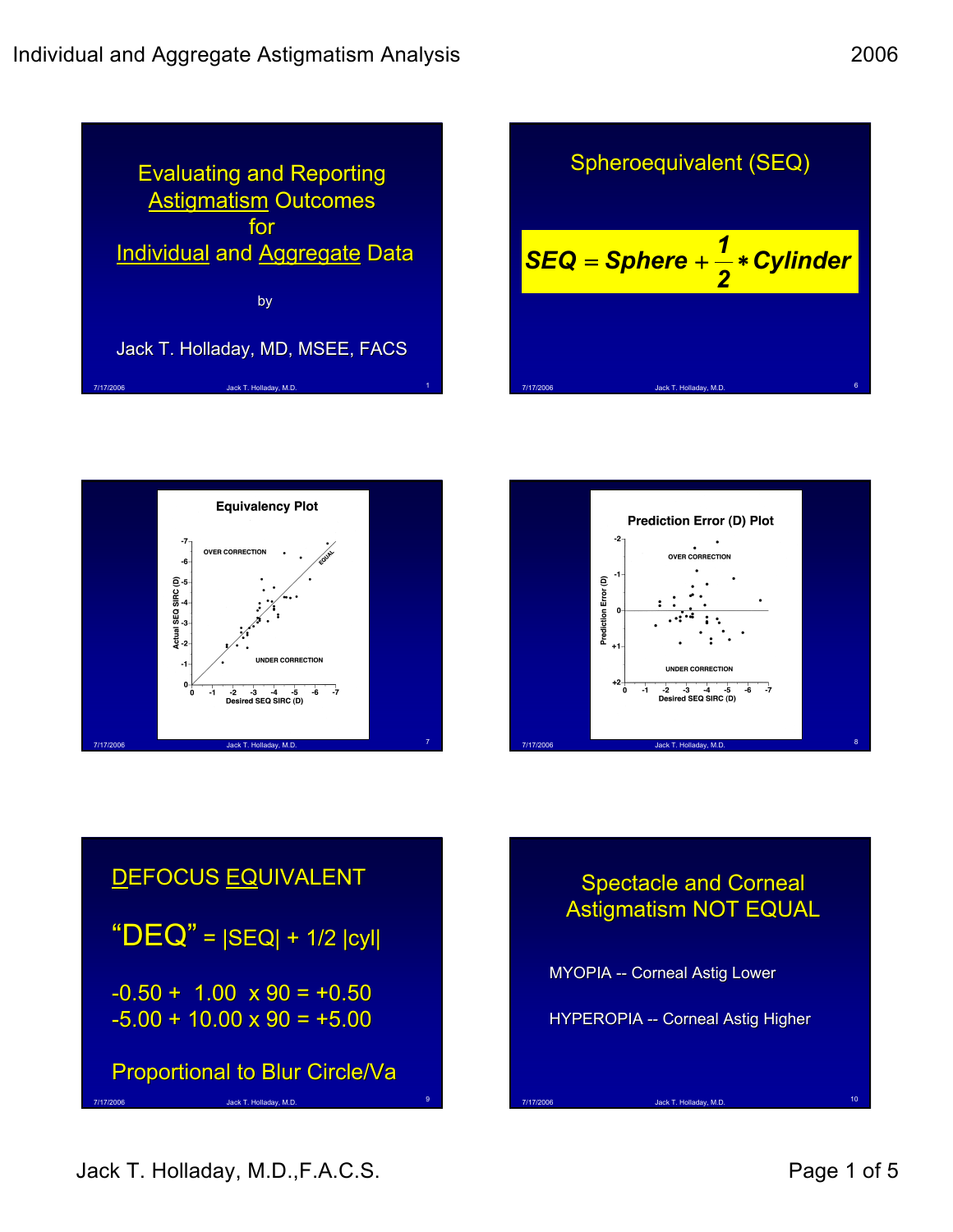

## **Three RX Forms** @ Spectacle Plane **O** Plus cyl:  $-5.34 + 1.44 \times 65^{\circ}$ **<sup>●</sup>** Minus cyl: -3.90 - 1.44 X 155° **9** Cross cyl: -3.90 X 65° and -5.34 X 155° Vertex:14 mm

7/17/2006 Jack T. Holladay, M.D. <sup>12</sup>

7/17/2006 Jack T. Holladay, M.D. 17/17/2006 Jack T. Holladay, M.D. 14



## **Three RX Forms** @ Corneal Plane

- Plus cyl:  $-4.97 + 1.27 \times 65^{\circ}$
- **@** Minus cyl: -3.70 1.27 X 155°
- **Cross cyl:** -3.70 X 65° and -4.97 X 155° Vertex: 0 mm



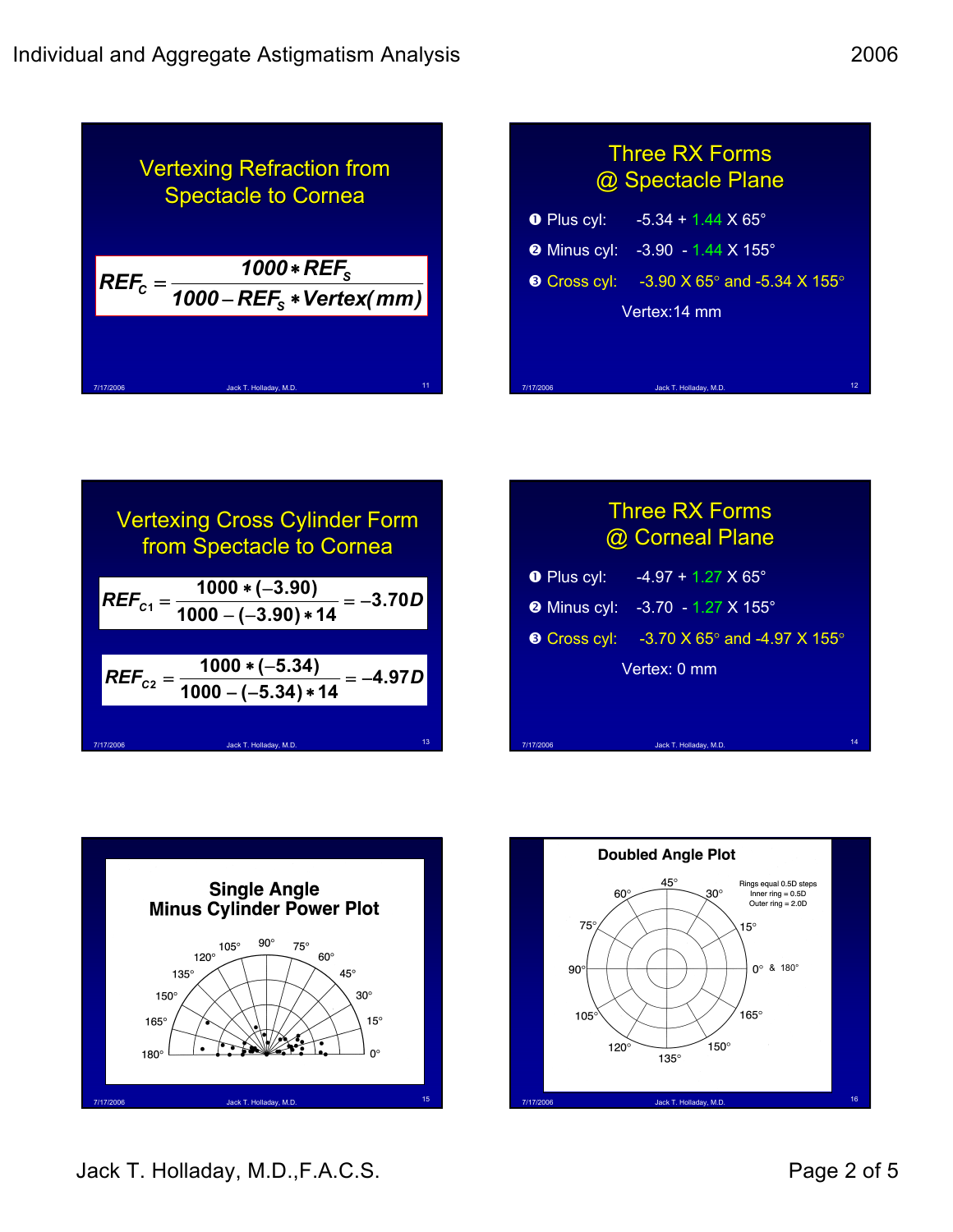









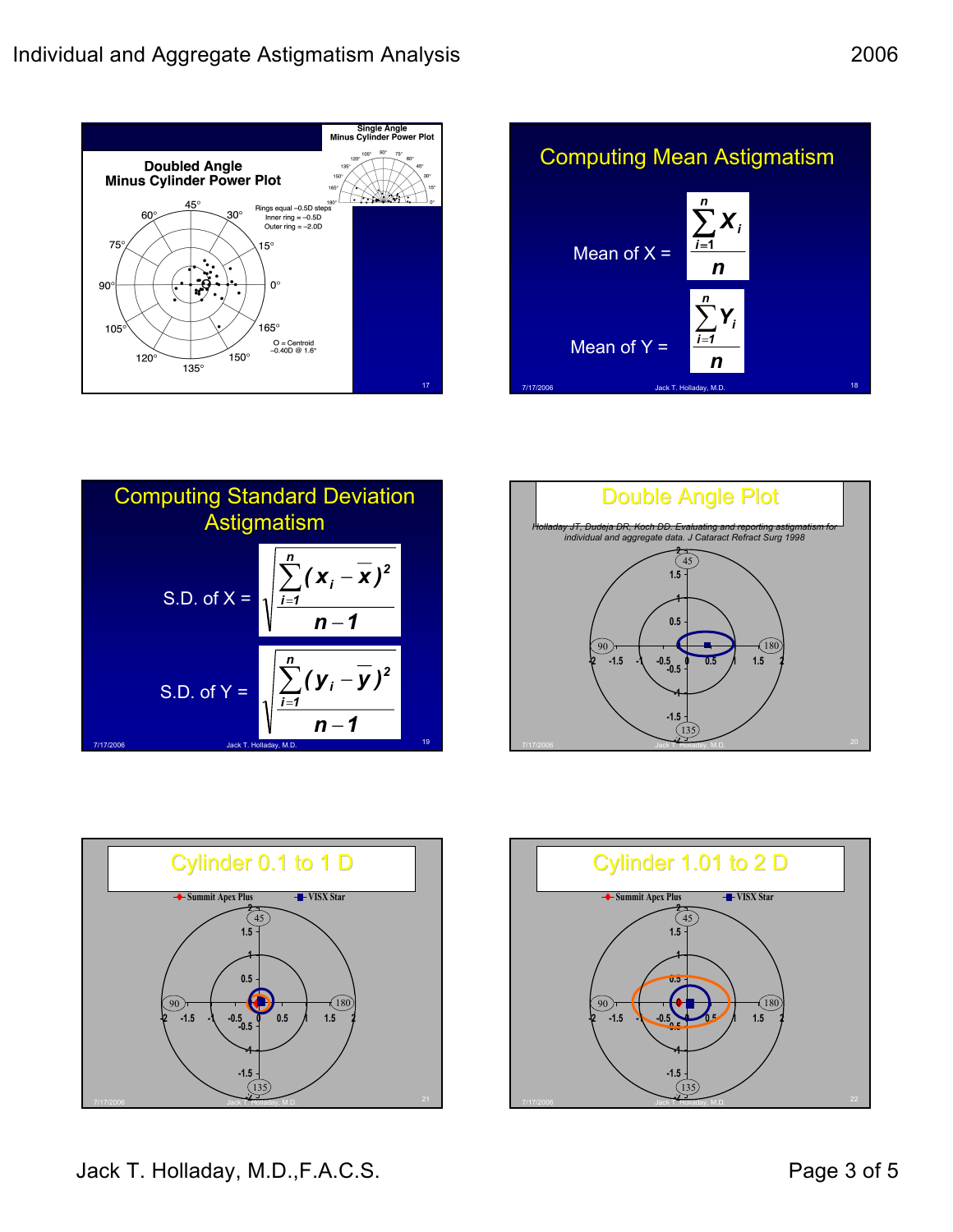





## **Conclusion**

- **D** Astigmatism Analysis must use doubled angles & DEQ
- **a** Cylinders and axes must be converted to Cartesian Coordinates (X and Y)
- **B** SIRC and Prediction Error are the appropriate parameters to evaluate astigmatic results

7/17/2006 Jack T. Holladay, M.D. <sup>26</sup>



## Dioptric Error vs. Angular Error for a  $1.00$  D of astigmatism

| Angle Error (°)                                                                             | Dioptric Error (D) | % Error |
|---------------------------------------------------------------------------------------------|--------------------|---------|
| $0^{\circ}$                                                                                 | 0.00               | 0%      |
| $15^{\circ}$                                                                                | 0.52               | 52%     |
| $30^\circ$                                                                                  | 1.00               | 100%    |
| $45^{\circ}$                                                                                | 1.41               | 141%    |
| $60^\circ$                                                                                  | 1.73               | 173%    |
| $75^\circ$                                                                                  | 1.93               | 193%    |
| $90^\circ$                                                                                  | 2.00               | 200%    |
| Dioptric Error = 2 * Cyl * sin (angular error)<br>30<br>7/17/2006<br>Jack T. Holladay, M.D. |                    |         |